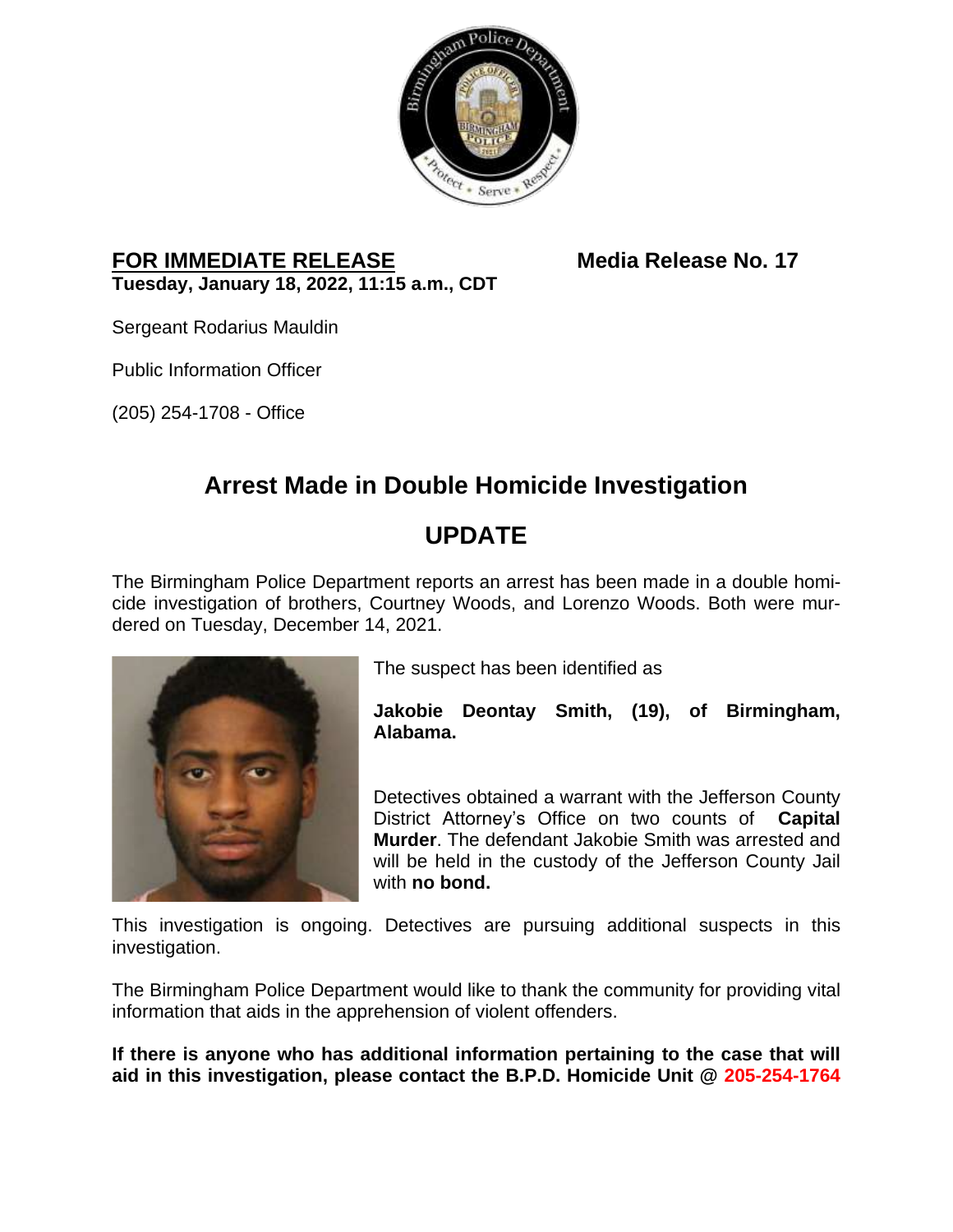**or Crime Stoppers @ 205-254-7777. Anonymous tips can also be submitted to the Birmingham Police Department Smartphone App.**

### **Double Homicide Investigation**

*Media Release 304 of 2021*

The Birmingham Police Department reports detectives are conducting a double homicide investigation. The incident occurred on Tuesday, December 14, 2021.

The victims have been identified as:

Lorenzo Woods, (23), b/m, of Birmingham, Alabama.

Courtney Woods, (22), b/m, of Birmingham, Alabama.

Just before 3:00 p.m., officers from the East Precinct responded to the 3800 block of Eastlake Blvd on a call of a person shot. Officers arrived and located one of the victims laying on the ground just outside of the Shell Gas Station. He was transported to a local hospital where he was pronounced deceased. While canvassing the area, officers found a second victim, laying unresponsive in some bushes nearby. He was pronounced deceased on scene by Birmingham Fire and Rescue.

The preliminary investigation suggests an exchange of gunfire occurred between multiple subjects. Both subjects found by officers ran before collapsing due to their injuries. According to witness accounts, the suspect fled in a dark colored sedan. No arrest has been made. Updates will be provided as this case develops.

**If there is anyone who has information pertaining to the case that will aid in this investigation, please contact the B.P.D. Homicide Unit @ 205-254-1764 or Crime Stoppers @ 205-254-7777.**

This is Birmingham's 108th and 109<sup>th</sup> murder investigation of 2021 with 14 justifiable death investigations. The Birmingham Police Department adheres to FBI Uniform Crime Reporting guidelines set for all law enforcement agencies across the United States. FBI Uniform Crime Reporting guidelines do not require law enforcement.

<sup>\*\*</sup>The information is based on a preliminary and ongoing investigation, which continues to evolve as investigators in*terview witnesses, review physical and electronic records, and analyze forensic evidence. The Department's understanding of the facts and circumstances may change as additional evidence is collected and analyzed\*\**